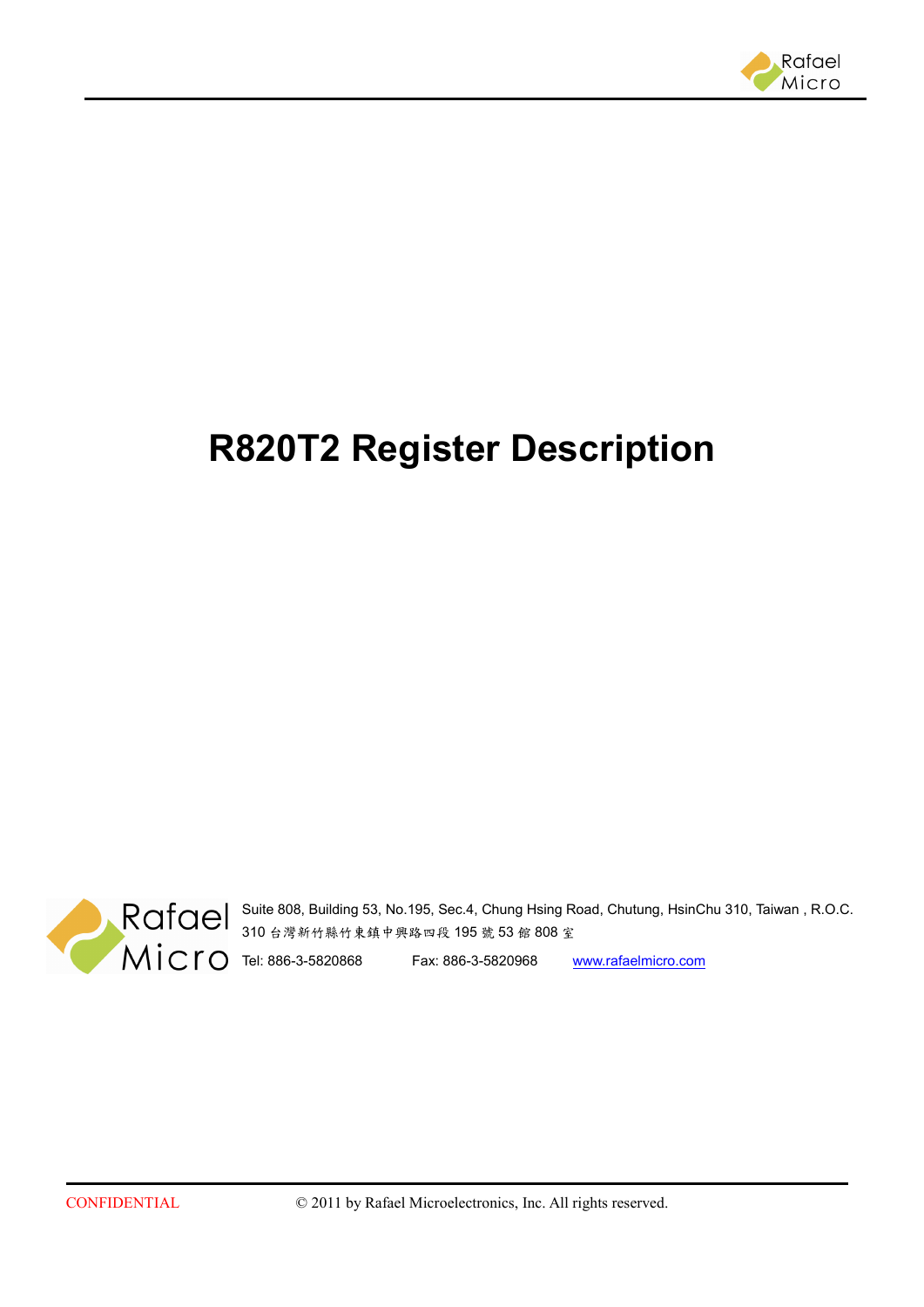

# **1 Programming and Registers**

### **1.1 I2C Series Programming Interface**

The programmable features of the R820T2 are accessible through an I2C compatible serial interface. Bi-directional data transfers are programmed through the serial clock (SCL) and serial data lines (SDA) at a standard clock rate of 100 KHz and up to 400KHz.

#### **Data Transfer Logic**

The I<sup>2</sup>C control byte includes a fixed 7-bit slave address ID and a read/write (R/W) bit. Fixed I<sup>2</sup>C slave address ID 0011010 (0x1A) is used for default setting. The R/W bit is set 0 for write and 1 for read (Table 1-1). Write mode and read mode will be further explained in the following sections.

#### **I <sup>2</sup>C Write/Read Address**

#### Table 1-1  $\cdot$  I<sup>2</sup>C Read / Write Address

| $l^2C$ Mode | $I2C$ Address(Bin) |  |  |  |  |  |  |     | Address (Hex) |
|-------------|--------------------|--|--|--|--|--|--|-----|---------------|
|             | <b>MSB</b>         |  |  |  |  |  |  | LSB |               |
| Write Mode  |                    |  |  |  |  |  |  |     | 0x34          |
| Read Mode   |                    |  |  |  |  |  |  |     | 0x35          |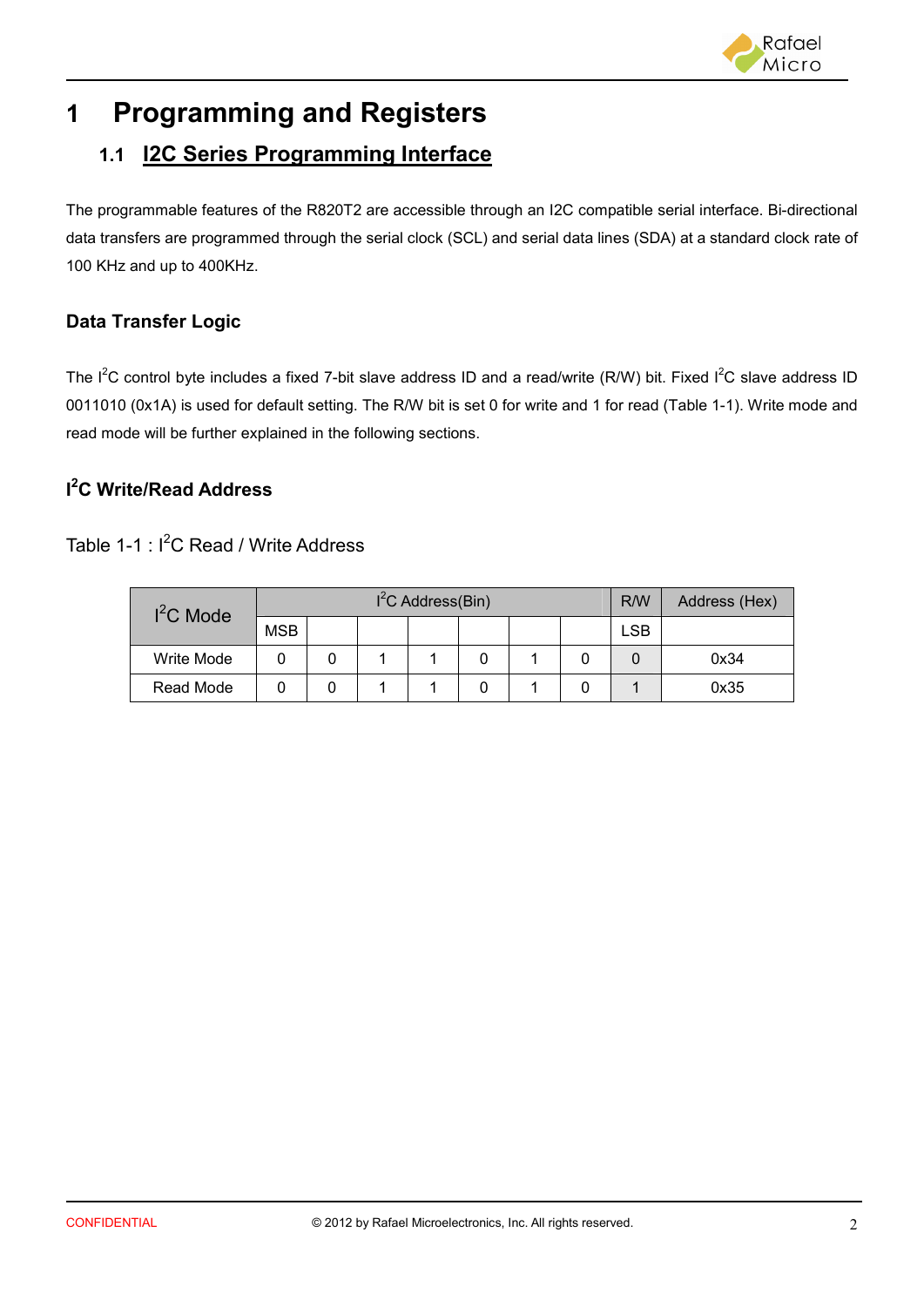

#### **Write Mode**

When the slave address matches the  $I^2C$  device ID with write control bit,  $I^2C$  start interprets the following first byte as first written register address. These following bytes are all the register data (page write  $I^2C$  control). Register 0 to Register 4 are reserved for internal use only and can be written by  $I^2C$  write command.

#### Figure 1-1 : The Typical Write Mode Sequence



#### Figure 1-2 : An Example of Write Mode Procedure

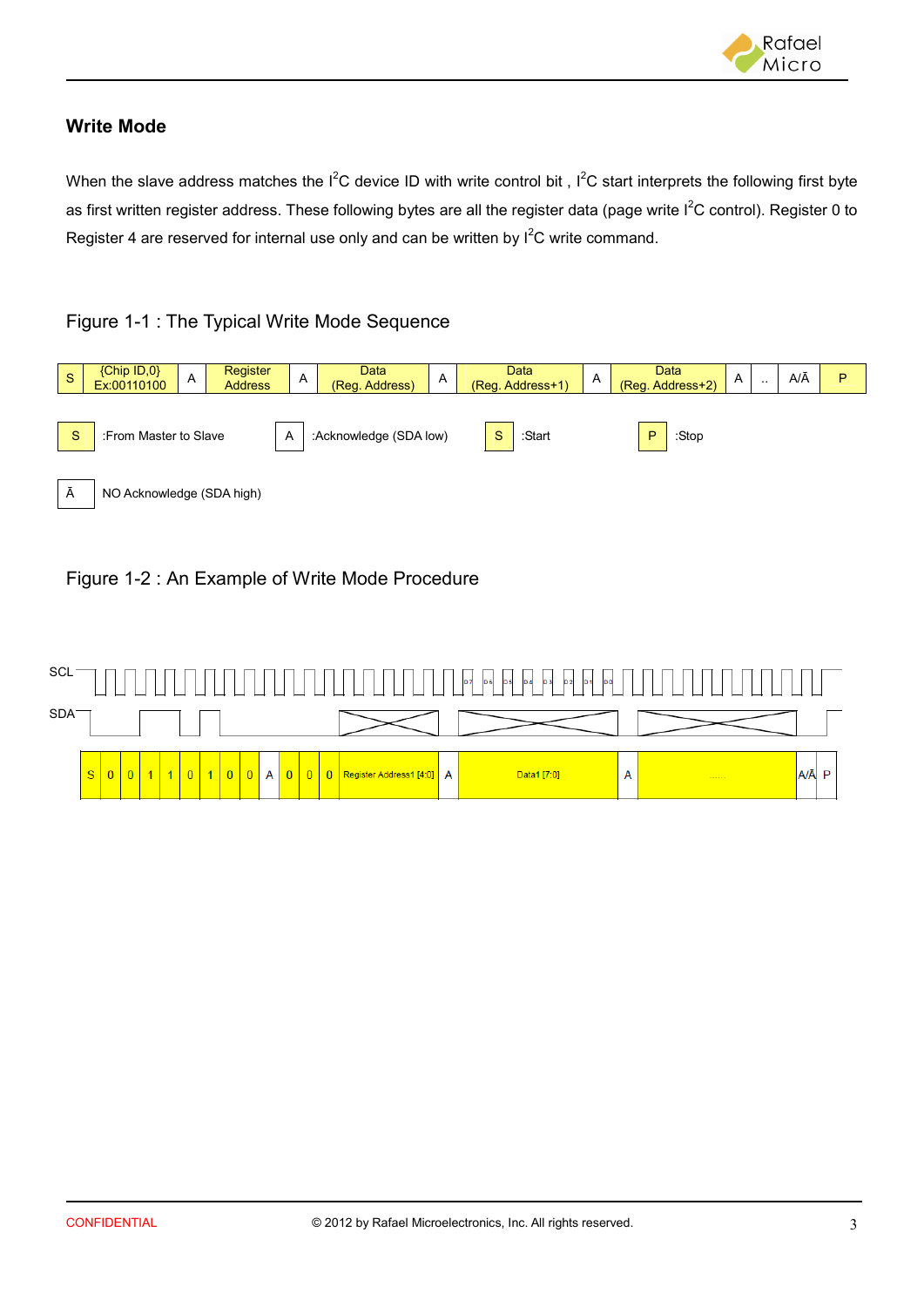

#### **Read Mode**

When the slave address matches the I<sup>2</sup>C device ID with read control bit, data are immediately transferred after ack command. Reading data transmission begins from core register 0 to final register until "P"(STOP) occurs. The data is transmitted from LSB to MSB, and the data of register 0 (0x96) is fixed as reference check point for read mode.

#### Figure 1-3 : The Typical Read Mode Sequence



#### Figure 1-4 : An Example of Read Mode Procedure

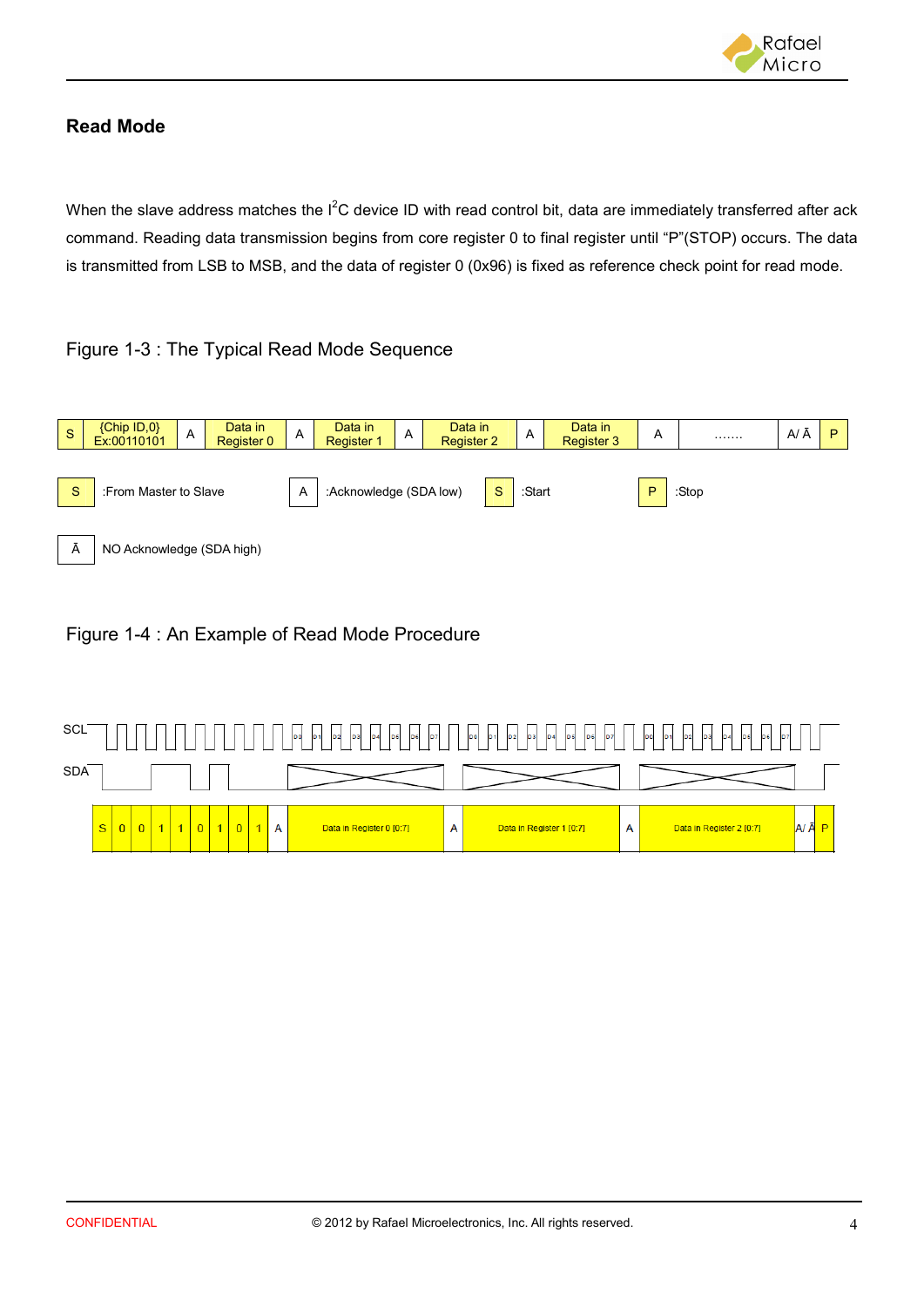

### **1.2 Control Registers**

#### **Register Configuration**

Total 32 registers are programmable to set the major functions of R820T2. The register matrix in table 1-2 outlines the structure of register bit. Detail register description is listed in the next section:

#### Table 1-2 : Register Matrix

| Reg<br>Address Name / Read | Reg             | Write        | <b>B7</b>                      | <b>B6</b>                | <b>B5</b>                | <b>B4</b>                | B <sub>3</sub>                 | <b>B2</b>                    | <b>B1</b>                | B <sub>0</sub>           |  |
|----------------------------|-----------------|--------------|--------------------------------|--------------------------|--------------------------|--------------------------|--------------------------------|------------------------------|--------------------------|--------------------------|--|
| 0x00                       | R <sub>0</sub>  | $\mathsf R$  | $\mathbf{1}$                   | $\pmb{0}$                | 0                        | $\mathbf{1}$             | $\pmb{0}$                      | $\mathbf{1}$                 | $\mathbf{1}$             | 0                        |  |
| 0x01                       | R <sub>1</sub>  | R            | $\overline{\phantom{a}}$       | $\overline{a}$           | $\overline{\phantom{a}}$ | $\overline{\phantom{a}}$ |                                | $\frac{1}{2}$                | $\overline{\phantom{a}}$ |                          |  |
| 0x02                       | R <sub>2</sub>  | $\mathsf R$  | 0                              |                          |                          |                          | VCO_INDICATOR[6:0]             |                              |                          |                          |  |
| 0x03                       | R <sub>3</sub>  | $\mathsf{R}$ | RF_INDICATOR [7:0]             |                          |                          |                          |                                |                              |                          |                          |  |
| 0x04                       | R <sub>4</sub>  | R            | $\blacksquare$                 | $\overline{\phantom{a}}$ | $\overline{\phantom{a}}$ |                          |                                | $\qquad \qquad \blacksquare$ | $\blacksquare$           | $\overline{\phantom{a}}$ |  |
| 0x05                       | R <sub>5</sub>  | W/R          | PWD_LT                         | 0                        |                          | PWD_LNA1 LNA_GAIN_MODE   |                                |                              | LNA_GAIN[3:0]            |                          |  |
| 0x06                       | R <sub>6</sub>  | W/R          | PWD_PDET1 PWD_PDET3            |                          | FILT_3DB                 | 1                        | 0<br>PW_LNA[2:0]               |                              |                          |                          |  |
| 0x07                       | R7              | W/R          | $\mathbf 0$                    | PWD_MIX                  | PW0_MIX                  | MIXGAIN_MODE             | MIX_GAIN[3:0]                  |                              |                          |                          |  |
| 0x08                       | R <sub>8</sub>  | W/R          | PWD_AMP                        | PW0_AMP                  |                          |                          | IMR_G[5:0]                     |                              |                          |                          |  |
| 0x09                       | R <sub>9</sub>  | W/R          | PWD_IFFILT                     | PW1_IFFILT               |                          |                          | IMR_P[5:0]                     |                              |                          |                          |  |
| 0x0A                       | R <sub>10</sub> | W/R          | PWD_FILT                       | PW_FILT                  |                          | $\mathbf{1}$             |                                |                              | FILT_CODE[3:0]           |                          |  |
| 0x0B                       | R <sub>11</sub> | W/R          | $\pmb{0}$                      | FILT_BW[1:0]             |                          | 0                        | HPF[3:0]                       |                              |                          |                          |  |
| 0x0C                       | R <sub>12</sub> | W/R          | $\mathbf{1}$                   | PWD_VGA                  | 1                        | VGA_MODE                 | VGA_CODE[3:0]                  |                              |                          |                          |  |
| 0x0D                       | R <sub>13</sub> | W/R          | LANVTH_H[3:0]<br>LNAVTH_L[3:0] |                          |                          |                          |                                |                              |                          |                          |  |
| 0x0E                       | R <sub>14</sub> | W/R          |                                |                          | MIXVTH_H[3:0]            |                          | MIXVTH_L[3:0]                  |                              |                          |                          |  |
| 0x0F                       | R <sub>15</sub> | W/R          | 0                              | 0                        | 1                        | CLK_OUT_ENB              | 1                              | 0                            | CLK_AGC_ENB              | 0                        |  |
| 0x10                       | R <sub>16</sub> | W/R          |                                | SEL_DIV[2:0]             |                          | REF_DIV2                 | 0<br>$\mathbf{1}$<br>CAPX[1:0] |                              |                          |                          |  |
| 0x11                       | R <sub>17</sub> | W/R          | PW_LDO_A[1:0]                  |                          | 0                        | 0                        | $\mathbf 0$                    | $\pmb{0}$                    | 1                        | 1                        |  |
| 0x12                       | R <sub>18</sub> | W/R          | $\mathbf{1}$                   | $\mathbf 0$              | 0                        | 0                        | PW_SDM                         | $\pmb{0}$                    | 0                        | 0                        |  |
| 0x13                       | R <sub>19</sub> | W/R          | $\mathbf 0$                    | $\mathbf 0$              | 0                        | 0                        | $\mathbf 0$                    | $\pmb{0}$                    | 0                        | 0                        |  |
| 0x14                       | R <sub>20</sub> | W/R          | S_I2C[1:0]                     |                          |                          |                          | N_I2C[4:0]                     |                              |                          |                          |  |
| 0x15                       | R <sub>21</sub> | W/R          |                                |                          |                          | SDM_IN[8:1]              |                                |                              |                          |                          |  |
| 0x16                       | R <sub>22</sub> | W/R          |                                |                          |                          | SDM_IN[16:9]             |                                |                              |                          |                          |  |
| 0x17                       | R <sub>23</sub> | W/R          | PW_LDO_D[1:0]                  |                          | $\mathbf{1}$             | 1                        | OPEN_D                         | $\mathbf{1}$                 | $\mathsf 0$              | 0                        |  |
| 0x18                       | R <sub>24</sub> | W/R          | 0                              | 1                        | $\overline{a}$           |                          |                                | $\qquad \qquad \blacksquare$ | $\overline{a}$           | $\blacksquare$           |  |
| 0x19                       | R <sub>25</sub> |              | W/R PWD_RFFILT                 | 0                        | 0                        | SW_AGC                   | 1                              | 1.                           |                          |                          |  |
| 0x1A                       | R <sub>26</sub> | W/R          | RFMUX[1:0]                     |                          | $\mathbf{1}$             | 0                        | PLL AUTO CLK[1:0]              |                              | RFFILT{1:0]              |                          |  |
| 0x1B                       | R <sub>27</sub> | W/R          |                                |                          | TF_NCH[3:0]              |                          |                                |                              | TF_LP[3:0]               |                          |  |
| 0x1C                       | R <sub>28</sub> | W/R          |                                |                          | PDET3_GAIN[3:0]          |                          | $\mathsf{O}\xspace$            | $\mathbf{1}$                 |                          | 0                        |  |
| 0x1D                       | R <sub>29</sub> | W/R          | $\mathbf{1}$                   | 1                        |                          | PDET1_GAIN[2:0]          |                                |                              | PDET2_GAIN[2:0]          |                          |  |
| 0x1E                       | R30             | W/R          | 0                              | $\mathbf{1}$             | PDET_CLK[4:0]            |                          |                                |                              |                          |                          |  |
| 0x1F                       | R31             | W/R          | $\mathbf{1}$                   | $\mathbf{1}$             | 0                        | $\pmb{0}$                | 0                              | $\pmb{0}$                    | $\overline{\phantom{a}}$ |                          |  |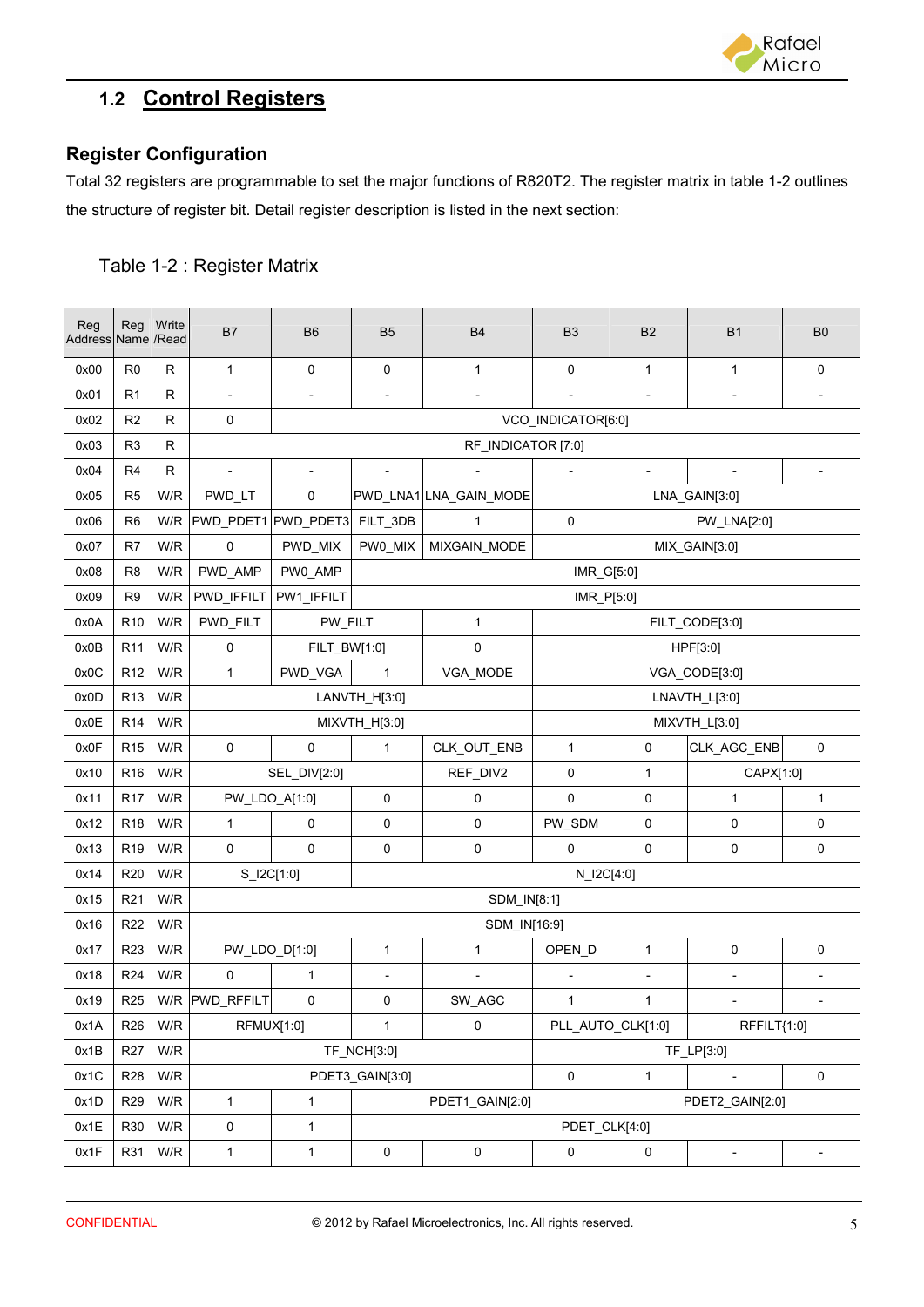

## **1.3 Register Index and Description**

| Table 1-3: R820T2 Register Index and Description |
|--------------------------------------------------|
|--------------------------------------------------|

| <b>Reg</b>     | R/W | <b>Bitmap</b>      | <b>Symbol</b> | <b>Description</b>                                         |
|----------------|-----|--------------------|---------------|------------------------------------------------------------|
|                | R/W | $[7]$              | PWD_LT        | Loop through ON/OFF<br>$0:$ on<br>$1:$ off                 |
| R <sub>5</sub> | R/W | [5]                | PWD_LNA1      | LNA 1 power control<br>$0:$ on<br>$1:$ off                 |
| 0x05           | R/W | $[4]$              | LNA_GAIN_MODE | LNA gain mode switch<br>0: auto<br>1: manual               |
|                | R/W | [3:0]              | LNA_GAIN[3:0] | LNA manual gain control<br>15: max gain                    |
|                |     |                    |               | 0: min gain                                                |
|                | R/W | $[7]$<br>PWD_PDET1 |               | Power detector 1 on/off<br>$0:$ on<br>$1:$ off             |
| R <sub>6</sub> | R/W | [6]                | PWD_PDET3     | Power detector 3 on/off<br>$0:$ off<br>$1:$ on             |
| 0x06           | R/W | [5]                | FILT_3DB      | Filter gain 3db<br>$0:0$ db<br>$1: +3db$                   |
|                | R/W | [2:0]              | PW_LNA[2:0]   | LNA power control<br>000: max<br>111: min                  |
|                | R/W | [6]                | PWD_MIX       | Mixer power<br>$0:$ off<br>1:on                            |
| R7             | R/W | [5]                | PW0_MIX       | Mixer current control<br>0:max current<br>1:normal current |
| 0x07           | R/W | $[4]$              | MIXGAIN_MODE  | Mixer gain mode<br>0:manual mode<br>1:auto mode            |
|                | R/W | [3:0]              | MIX_GAIN[3:0] | Mixer manual gain control<br>0000->min<br>$1111$ ->max     |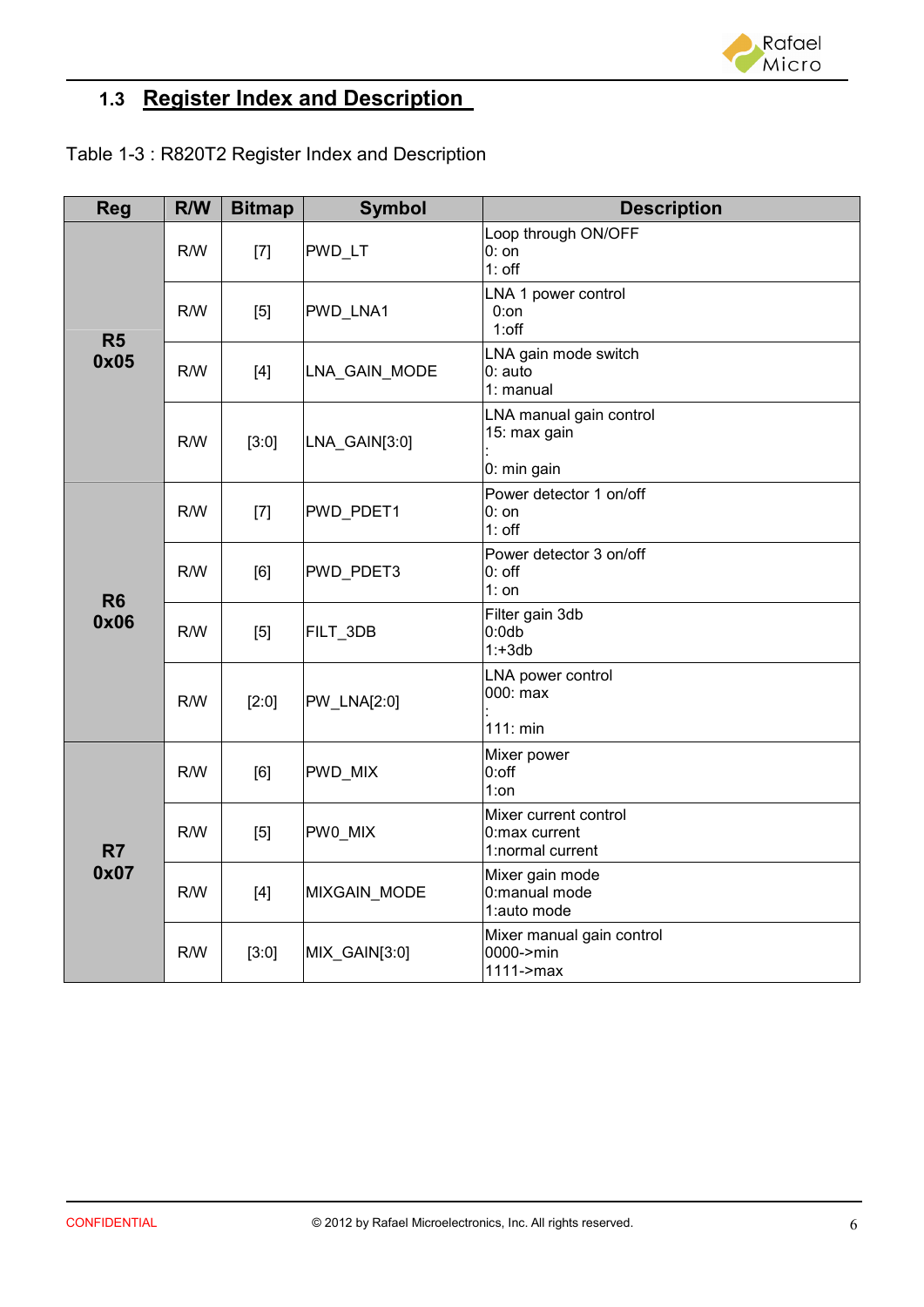

| <b>Reg</b>     | R/W | <b>Bitmap</b> | <b>Symbol</b>  | <b>Description</b>                |
|----------------|-----|---------------|----------------|-----------------------------------|
|                |     | $[7]$         |                | Mixer buffer power on/off         |
|                | R/W |               | PWD_AMP        | $0:$ off                          |
|                |     |               |                | $1:$ on                           |
| R <sub>8</sub> |     |               |                | Mixer buffer current setting      |
| 0x08           | R/W | [6]           | PW0_AMP        | 0: high current                   |
|                |     |               |                | 1: low current                    |
|                |     |               |                | Image Gain Adjustment             |
|                | R/W | [5:0]         | IMR_G[5:0]     | 0: min                            |
|                |     |               |                | 63: max                           |
|                |     |               |                | IF Filter power on/off            |
|                | R/W | $[7]$         | PWD_IFFILT     | 0: filter on                      |
|                |     |               |                | $1:$ off                          |
| R <sub>9</sub> | R/W | [6]           | PW1_IFFILT     | IF Filter current                 |
| 0x09           |     |               |                | 0: high current                   |
|                |     |               |                | 1: low current                    |
|                |     | [5:0]         | IMR_P[5:0]     | Image Phase Adjustment            |
|                | R/W |               |                | 0: min                            |
|                |     |               |                | 63: max                           |
|                | R/W | $[7]$         | PWD_FILT       | Filter power on/off               |
|                |     |               |                | 0: channel filter off             |
|                |     |               |                | $1:$ on                           |
|                |     |               |                | Filter power control              |
| <b>R10</b>     | R/W | [6:5]         | PW_FILT[1:0]   | 00: highest power                 |
| 0x0A           |     |               |                | 11: lowest power                  |
|                |     |               |                | Filter bandwidth manual fine tune |
|                | R/W | [3:0]         | FILT_CODE[3:0] | 0000 Widest                       |
|                |     |               |                |                                   |
|                |     |               |                | 1111 narrowest                    |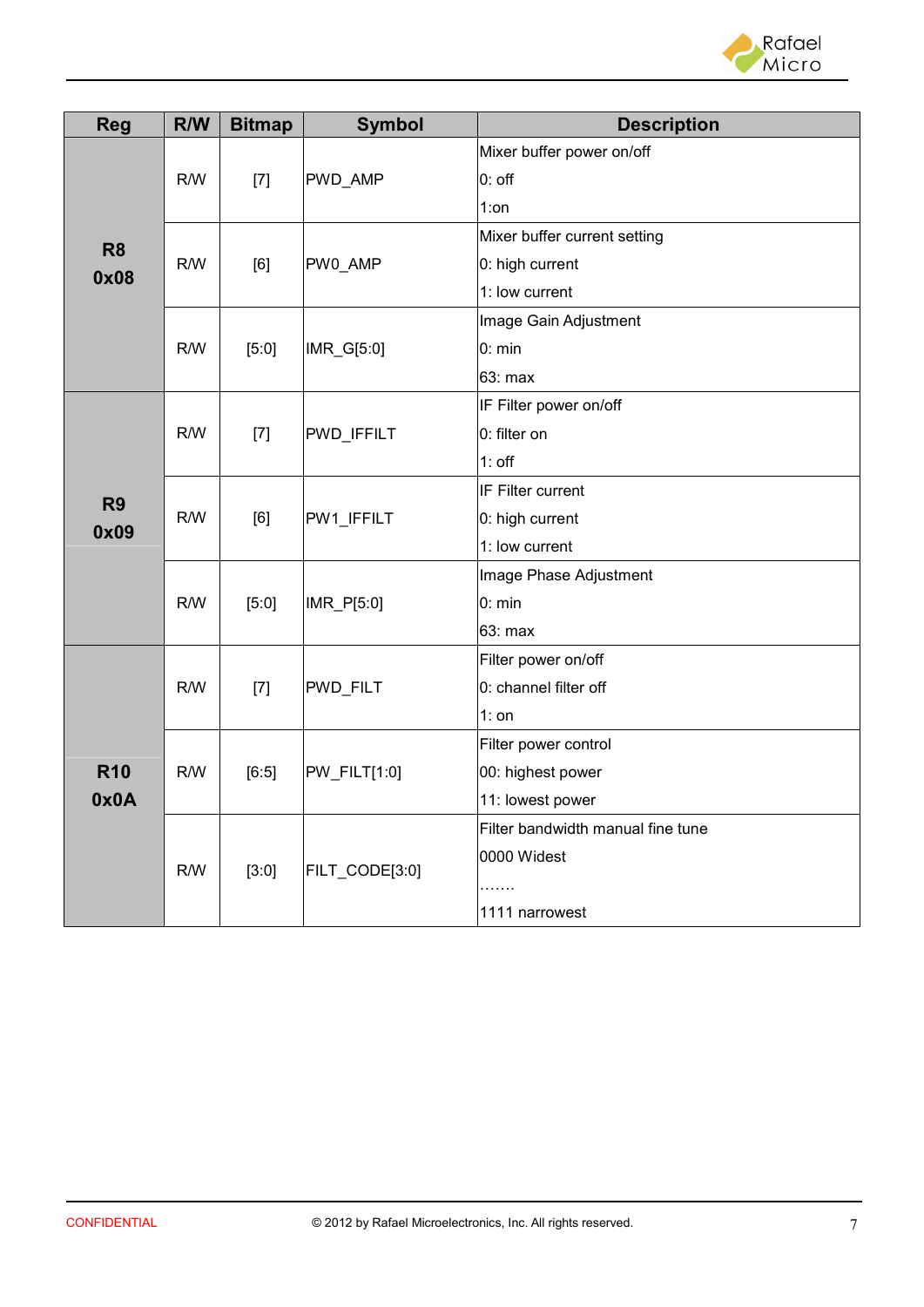

| <b>Reg</b> | R/W | <b>Bitmap</b> | <b>Symbol</b>  | <b>Description</b>                                    |
|------------|-----|---------------|----------------|-------------------------------------------------------|
|            | R/W | [6:5]         | FILT_BW        | Filter bandwidth manual course tunnel                 |
|            |     |               |                | 00: widest                                            |
| <b>R11</b> |     |               |                | 10 or 01: middle                                      |
| 0x0B       |     |               |                | 11: narrowest                                         |
|            |     |               |                | High pass filter corner control                       |
|            | R/W | [3:0]         | HPF[3:0]       | 0000: highest                                         |
|            |     |               |                | 1111: lowest                                          |
|            |     |               |                | VGA power control                                     |
|            | R/W | [6]           | PWD_VGA        | 0: vga power off                                      |
|            |     |               |                | 1: vga power on                                       |
| <b>R12</b> |     | $[4]$         | VGA_MODE       | VGA GAIN manual / pin selector                        |
| 0x0C       | R/W |               |                | 1: IF vga gain controlled by vagc pin                 |
|            |     |               |                | 0: IF vga gain controlled by vga_code[5:0]            |
|            | R/W | [3:0]         | VGA CODE[3:0]  | IF vga manual gain control                            |
|            |     |               |                | 0000: - 12.0 dB                                       |
|            |     |               |                | 1111: +40.5 dB; -3.5dB/step                           |
|            | R/W | [7:4]         |                | LNA agc power detector voltage threshold high setting |
|            |     |               | LNA_VTHH[4:0]  | 1111: 1.94 V                                          |
| <b>R13</b> |     |               |                | 0000: 0.34 V,<br>$\sim$ 0.1 V/step                    |
| 0x0D       | R/W | [3:0]         |                | LNA agc power detector voltage threshold low setting  |
|            |     |               | LNA VTHL[3:0]  | 1111: 1.94 V                                          |
|            |     |               |                | 0000: 0.34 V,<br>$~0.1$ V/step                        |
|            |     |               |                | MIXER agc power detector voltage threshold high       |
|            | R/W | [7:4]         | MIX_VTH_H[4:0] | setting                                               |
| <b>R14</b> |     |               |                | 1111: 1.94 V                                          |
|            |     |               |                | 0000: 0.34 V,<br>$\sim$ 0.1 V/step                    |
| 0x0E       |     |               |                | MIXER agc power detector voltage threshold low        |
|            | R/W | $[3:0]$       | MIX_VTH_L[3:0] | setting                                               |
|            |     |               |                | 1111: 1.94 V                                          |
|            |     |               |                | 0000: 0.34 V,<br>$\sim$ 0.1 V/step                    |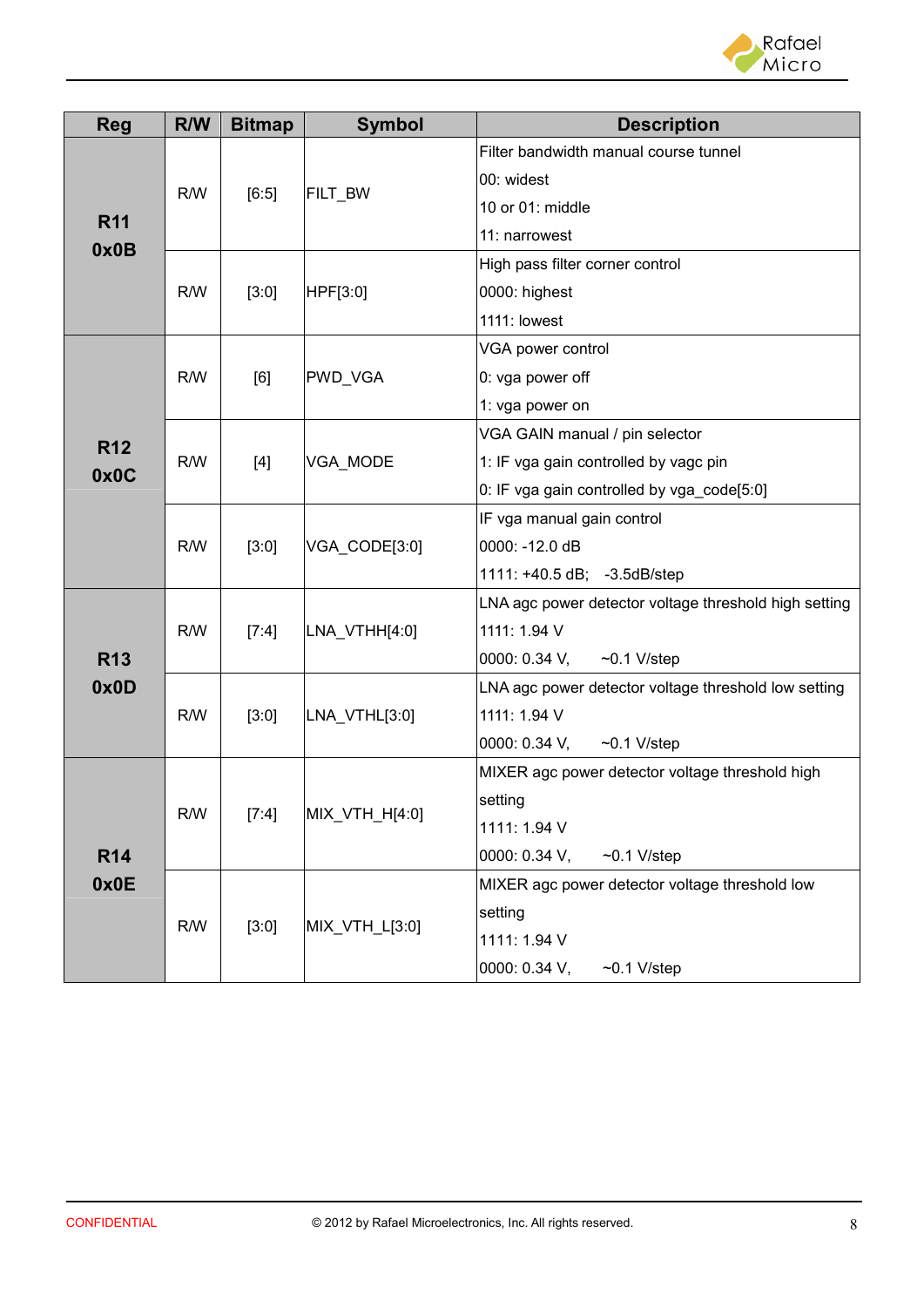

| <b>Reg</b>         | R/W | <b>Bitmap</b> | <b>Symbol</b> | <b>Description</b>                              |  |
|--------------------|-----|---------------|---------------|-------------------------------------------------|--|
|                    | R/W | $[4]$         | CLK_OUT_ENB   | Clock out pin control                           |  |
|                    |     |               |               | 0: clk output on                                |  |
| <b>R15</b>         |     |               |               | $1:$ off                                        |  |
| 0x0F               |     |               |               | <b>AGC clk control</b>                          |  |
|                    | R/W | $[1]$         | CLK_AGC_ENB   | 0: internal agc clock on                        |  |
|                    |     |               |               | $1:$ off                                        |  |
|                    |     |               |               | PLL to Mixer divider number control             |  |
|                    |     |               |               | 000: mixer in = vco out /2                      |  |
|                    | R/W | $[7:5]$       | SEL_DIV[3:0]  | 001: mixer in = vco out / 4                     |  |
|                    |     |               |               | 010: mixer in = vco out / 8                     |  |
|                    |     |               |               | 011: mixer in $=$ vco out                       |  |
| <b>R16</b><br>0x10 | R/W | $[4]$         | <b>REFDIV</b> | PLL Reference frequency Divider                 |  |
|                    |     |               |               | $0 \rightarrow$ fref=xtal_freq                  |  |
|                    |     |               |               | 1 -> fref=xta_freql $/2$<br>(for Xtal >24MHz)   |  |
|                    | R/W | [1:0]         | CAPX[1:0]     | Internal xtal cap setting                       |  |
|                    |     |               |               | 00->no cap;                                     |  |
|                    |     |               |               | 01->10pF                                        |  |
|                    |     |               |               | 10->20pF;                                       |  |
|                    |     |               |               | 11->30pF                                        |  |
|                    | R/W | [7:6]         |               | PLL analog low drop out regulator switch        |  |
| <b>R17</b>         |     |               |               | 00: off                                         |  |
| 0x11               |     |               | PW_LDO_A[1:0] | 01:2.1V                                         |  |
|                    |     |               |               | 10:2.0V                                         |  |
|                    |     |               |               | 11: 1.9V                                        |  |
|                    |     |               |               | PLL integer divider number input Si2c           |  |
| <b>R20</b>         | R/W | [7:6]         | SI2C[1:0]     | Nint=4*Ni2c+Si2c+13                             |  |
| 0x14               |     |               |               | PLL divider number Ndiv = (Nint + Nfra)*2       |  |
|                    | R/W | [5:0]         | NI2C[5:0]     | PLL integer divider number input Ni2c           |  |
| <b>R21</b>         | R/W | [7:0]         | SDM_IN[7:0]   | PLL fractional divider number input SDM[16:1]   |  |
| 0x15               |     |               |               | Nfra=SDM_IN[16]*2^-1+SDM_IN[15]*2^-2++SDM_IN[2] |  |
| <b>R22</b>         | R/W | [7:0]         | SDM_IN[7:0]   | *2^-15+SDM IN[1]*2^-16                          |  |
| 0x16               |     |               |               |                                                 |  |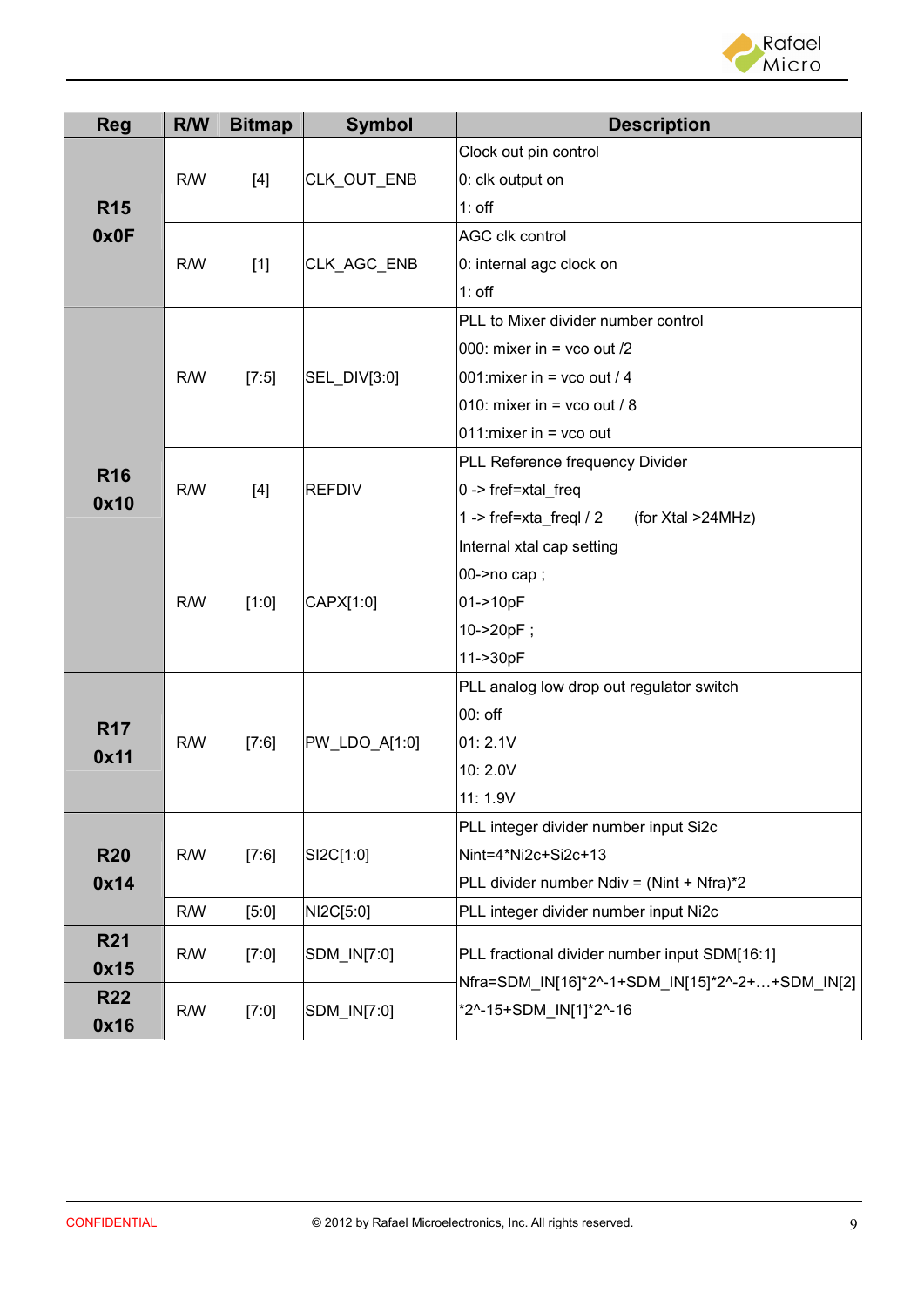

| <b>Reg</b> | R/W | <b>Bitmap</b> | <b>Symbol</b>         | <b>Description</b>                                         |
|------------|-----|---------------|-----------------------|------------------------------------------------------------|
|            |     | [7:6]         | $ PW_LDO_D[1:0]$      | PLL digital low drop out regulator supply current switch   |
|            | R/W |               |                       | 00: 1.8V,8mA                                               |
|            |     |               |                       | 01: 1.8V,4mA                                               |
| <b>R23</b> |     |               |                       | 10: 2.0V,8mA                                               |
| 0x17       |     |               |                       | 11: OFF                                                    |
|            |     |               |                       | Open drain                                                 |
|            | R/W | $[3]$         | OPEN_D[3]             | 0: High-Z                                                  |
|            |     |               |                       | 1: Low-Z                                                   |
|            |     |               |                       | RF Filter power                                            |
|            | R/W | $[7]$         | PWD_RFFILT            | $0:$ off                                                   |
| <b>R25</b> |     |               |                       | $1:$ on                                                    |
| 0x19       | R/W | $[4]$         | SW_AGC                | Switch agc_pin                                             |
|            |     |               |                       | $0:age = age_in$                                           |
|            |     |               |                       | 1:agc=agc_in2                                              |
|            | R/W | [7:6]         | <b>RFMUX[1:0]</b>     | <b>Tracking Filter switch</b>                              |
|            |     |               |                       | 00: TF on                                                  |
|            |     |               |                       | 01: Bypass                                                 |
| <b>R26</b> | R/W | [3:2]         | PLL_AUTO_CLK[1<br>:0] | PLL auto tune clock rate                                   |
|            |     |               |                       | 00: 128 kHz                                                |
|            |     |               |                       | 01: 32 kHz                                                 |
| 0x1A       |     |               |                       | 10: 8 kHz                                                  |
|            |     | [1:0]         | RFFILT[1:0]           | RF FILTER band selection                                   |
|            |     |               |                       | 00: highest band                                           |
|            | R/W |               |                       | 01:med band                                                |
|            |     |               |                       | 10:low band                                                |
| <b>R27</b> | R/W | [7:4]         | TF_NCH[1:0]           | 0000 highest corner for LPNF; 1111 lowerst corner for LPNF |
| 0x1B       | R/W | [3:0]         | TF_LP[3:0]            | 0000 highest corner for LPF; 1111 lowerst corner for LPF   |
|            |     |               |                       | Power detector 3 TOP(take off point) control               |
| <b>R28</b> |     | [7:4]         | PDET3_GAIN[1:0]       | 0: Highest                                                 |
| 0x1C       | R/W |               |                       |                                                            |
|            |     |               |                       | 15: Lowest                                                 |